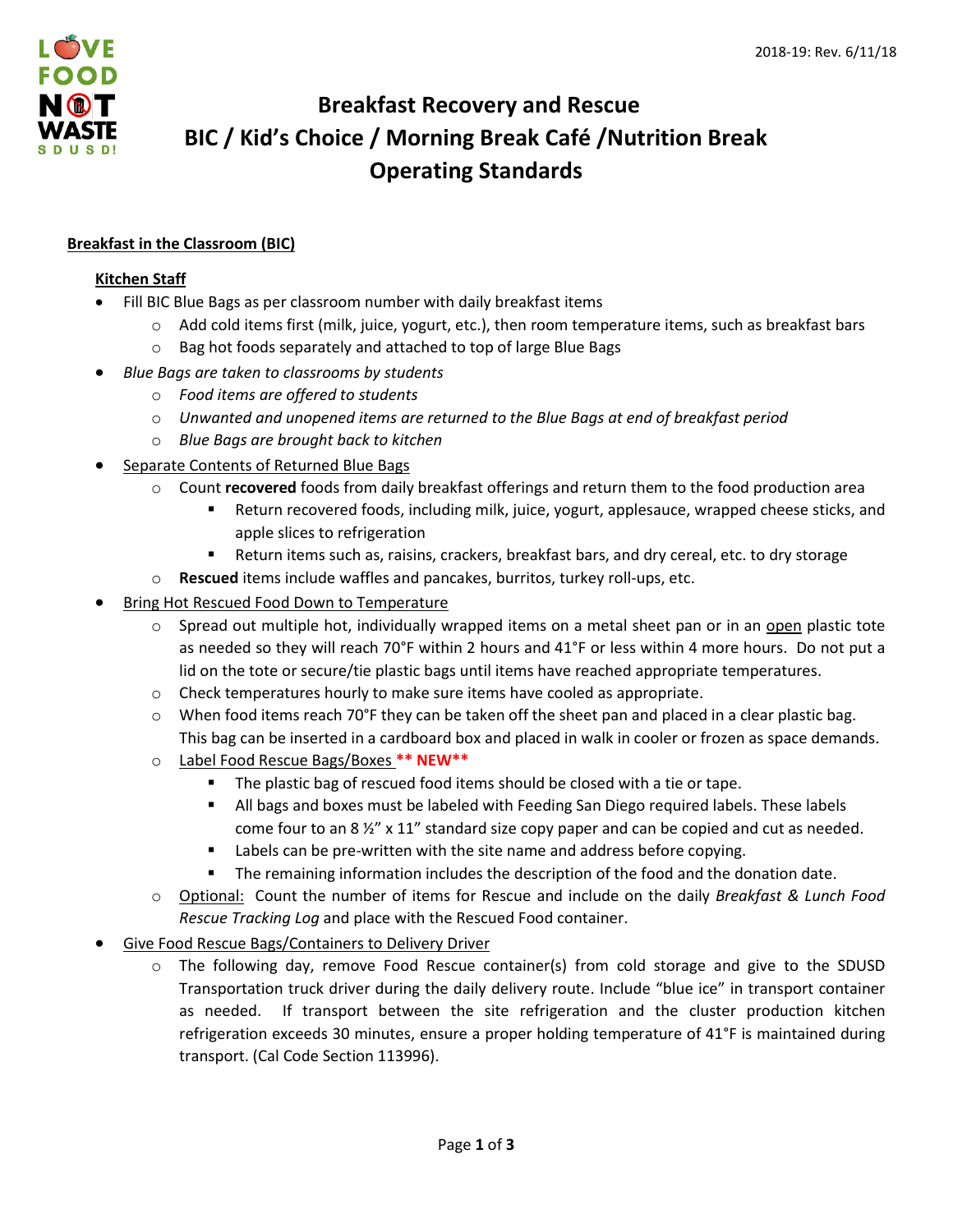#### **Kid's Choice Breakfast Menu & Morning Break Café Menu**

# **Kitchen Staff**

- Follow the same general procedures as outlined above for BIC for the Kid's Choice Breakfast Menu & Morning Break Café Menu
- Return any excess **recoverable,** unopened items to production, including items such as juice, apple slices, applesauce, crackers, milk, cereals and yogurts.
- **Rescued** items include waffles, pancakes, burritos, turkey & cheese roll ups, etc.
- **Bring Hot Rescued Food Down to Temperature** 
	- $\circ$  Spread out multiple hot, individually wrapped items on a metal sheet pan or in an open plastic tote as needed so they will reach 70°F within 2 hours and 41°F or less within 4 more hours. Do not put a lid on the tote or secure/tie plastic bags until items have reached appropriate temperatures.
	- o Check temperatures hourly to make sure items have cooled as appropriate.
	- $\circ$  When food items reach 70°F they can be taken off the sheet pan and placed in a clear plastic bag. This bag can be inserted in a cardboard box and placed in walk in cooler or frozen as space demands.
	- o Label Food Rescue Bags/Boxes **\*\* NEW\*\***
		- **The plastic bag of rescued food items should be closed with a tie or tape.**
		- **All bags and boxes must be labeled with Feeding San Diego required labels. These labels** come four to an 8 ½" x 11" standard size copy paper and can be copied and cut as needed.
		- **Labels can be pre-written with the site name and address before copying.**
		- **The remaining information includes the description of the food and the donation date.**
	- o Optional: Count the number of items for Rescue and include on the daily *Breakfast & Lunch Food Rescue Tracking Log* and place with the Rescued Food container.
- Food Rescue Pick-up
	- $\circ$  The following day, remove Food Rescue container(s) from cold storage and give to the SDUSD Transportation truck driver during the daily delivery route. Include "blue ice" in transport container as needed. If transport between the site refrigeration and the cluster production kitchen refrigeration exceeds 30 minutes, ensure a proper holding temperature of 41 degrees is maintained during transport. (Cal Code Section 113996).

#### **Nutrition Break (Middle & High Schools)**

• Items will be treated in the same manner as stated above.

#### **All Meal Service - Food Rescue Transportation & Handling**

#### **Transportation Truck Driver**

- Take Food Rescue container(s) from kitchen staff at each site and place in a designated location on delivery truck. Refrigerated items should be in containers with "blue ice" and/or in insulated totes as needed to maintain safe temperatures.
- Food items must not be out of the safe temperature zone for more than 30 minutes during transportation
- Deliver Food Rescue containers to the Cluster Production Kitchen as part of the regular route.